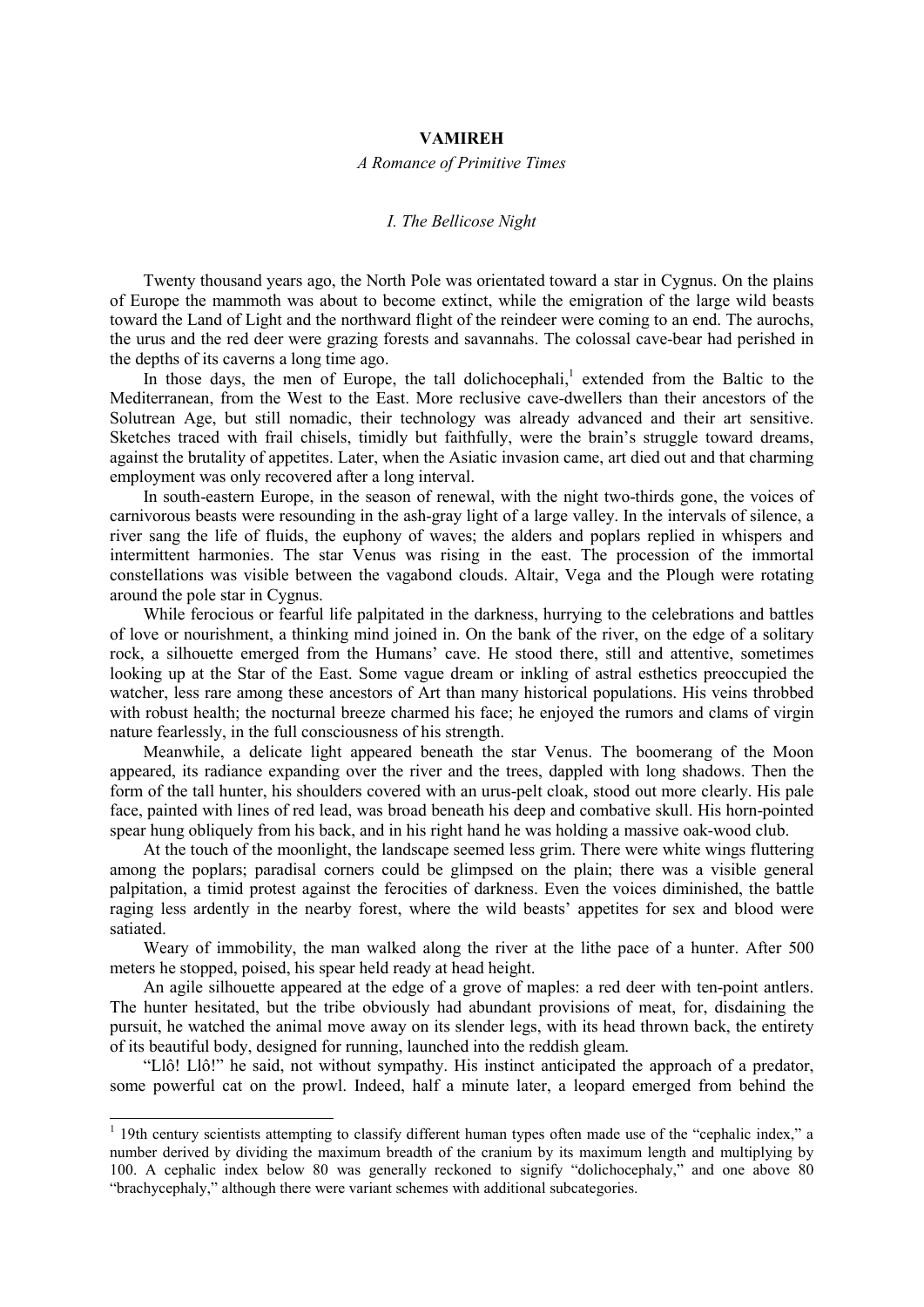troglodytes' rock, launching itself forward with lightning speed in immense bounds. The man got his spear and club ready then, attentively, sniffing the wind with his nerves in tumult. The leopard passed by like foam on the river, soon disappearing from sight. The hunter's delicate ears perceived its course over the soft earth for several minutes more. "Llô! Llô!" he repeated, slightly excited, striking an arrogantly challenging pose.

Minutes went by; the horns of the crescent moon were already clearer. Small creatures were brushing through the bushes on the river-bank; large frogs were croaking amid the water-plants. The man savored the simple sensuality of living beside the luxury of open waters, and the play of shadows and light; then he moved on again, his ears pricked, his eyes—accustomed to the semi-darkness—on the lookout for nocturnal ambushes. "Hoï?" he murmured, in an interrogative tone, as he took refuge in the shadow of a bush.

A noise of galloping hooves, vague at first, came closer and became more precise. The deer reappeared, moving just as rapidly, but less steadily, in its headlong flight. It was sweating, and its breath was too sonorous. Fifty paces behind was the leopard, untiring and full of grace, already victorious.

The astonished man, annoyed by the carnivore's rapid victory, felt an increasing desire to intervene, when something frightful occurred. In the distance, on the edge of the maples, in the full glare of the moonlight, a massive silhouette appeared—in which, from its 20 meter bound and its thick mane, the man recognized the almost-sovereign beast: a lion. The poor deer, mad with fright, made an abrupt and awkward detour, fell back, and suddenly found itself beneath the leopard's trenchant claws.

There was a brief, frantic struggle, and the dying deer made a choking sound. The leopard held itself rigid in alarm; the lion was approaching at a tranquil pace. Thirty paces away it came to a halt, with a growl, not yet crouching down. The quaternary leopard, large in stature, hesitated, furious about the effort made in vain considering the risk of battle—but the louder voice of the dominant beast reverberated through the valley, sounding the attack, and the leopard gave way, retreating without haste, with a mewl of rage and humiliation, its head stretched toward the tyrant. The other was already ripping up the deer, devouring huge chunks of the stolen prey, paying no heed to the vanquished animal—which continued its retreat, exploring the shadows with its emerald-gold eyes.

The man, rendered prudent by the proximity of the lion, hid himself scrupulously, but not fearfully, in his leafy retreat, ready for any adventure.

After a brief interval of furious consumption, the beast paused; anxiety and doubt appeared in its whole attitude: in the bristling of its mane, and its anguished wariness. Suddenly, as if convinced, it seized the deer firmly in its jaws, threw it over its shoulders and set off at a run. It had covered 400 meters when a monstrous beast emerged at almost the same spot where it had appeared itself shortly before. Intermediate in form and gait between a tiger and a lion, but more colossal, the sovereign of the forest and the savannah symbolized Force as it stood there in the vaporous gleam.

The man trembled, stirred to the utmost depths of his being.

After pausing under the ash-trees, the animal set off on the chase. It moved like a cyclone, covering the ground effortlessly, pursuing the fleeing lion westwards—while the leopard, having stopped, watched the scene. The two dwindling silhouettes vanished.

Again the man was thinking of quitting his retreat—for the leopard did not scare him—when things became complicated. The lion came back obliquely, having been forced to make a detour by some obstacle—a pool or a gully. The man laughed derisively, mocking the beast for not having calculated its flight better, and hid himself away again, for the colossal antagonists were heading almost straight for him. Slowed down by the detour and the deer's weight, however, the runaway was losing ground.

What should he do? The hunter inspected the surroundings; to reach one of the poplars he would have to run 200 meters; in any case, the *Felis spelaea*<sup>2</sup> could climb trees. As for the troglodytes' rock, that was ten times as far away. He decided to see what would happen.

<sup>&</sup>lt;sup>2</sup> *Felis spelaea* was a fossil cat first identified by Georg Goldfuss in 1810. It was often called the "saber-toothed" tiger" or the "cave lion" before paleontologists settled on "saber-toothed cat." It seems reasonable to maintain Rosny's slightly awkward but entirely typical preference for the Latin term here, although I have occasionally substituted common names for other Linnean terms in the interests of reader-friendliness (i.e. "cowries" for *Cyprea lucida* and "periwinkles" for *Littorina*) when the references are merely casual.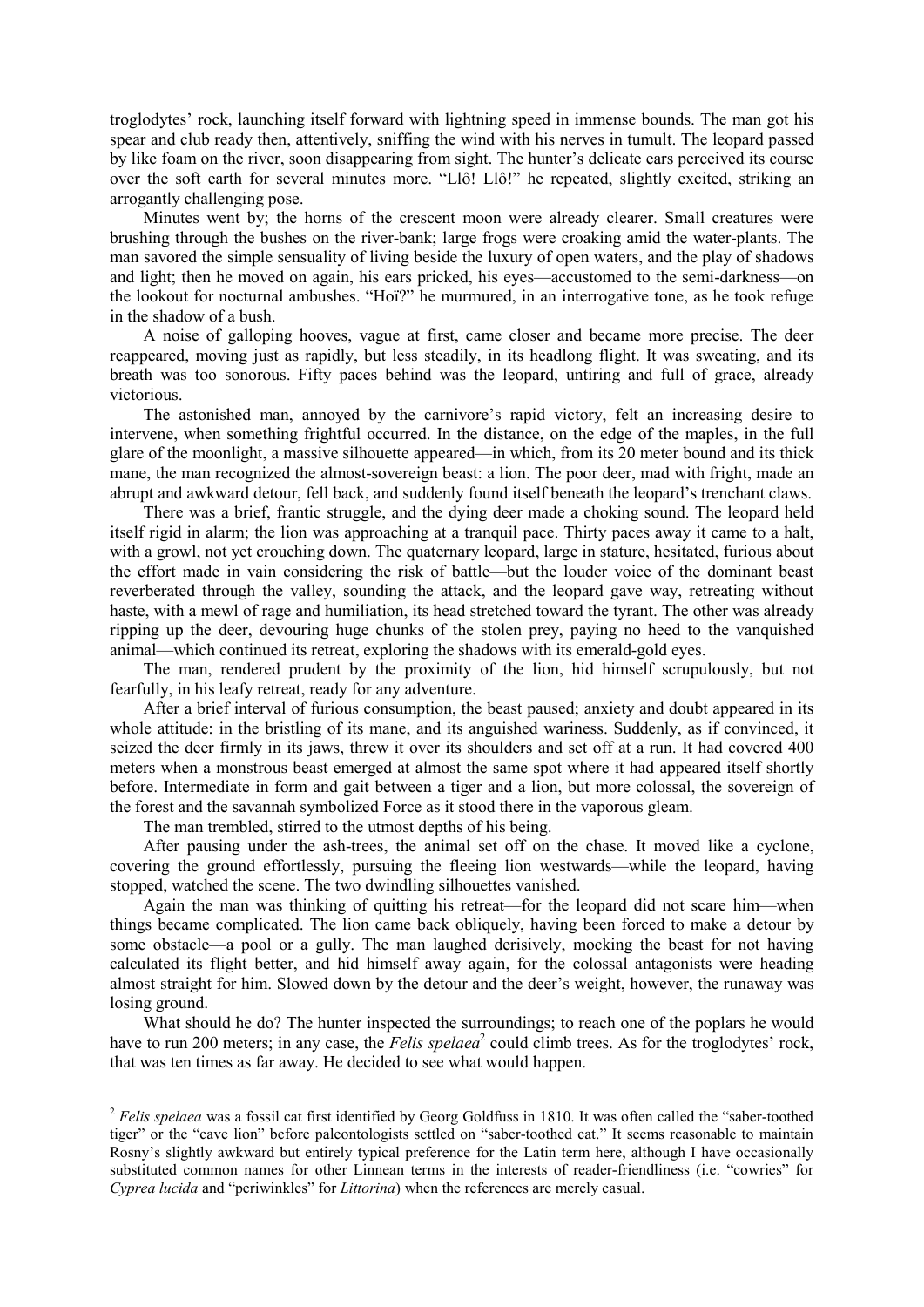He did not have long to wait. Within two minutes, the wild beasts reached the vicinity of his hiding-place. There, seeing that flight was in vain, the lion dropped the deer and waited. There was a pause similar to the earlier one, when the leopard had held the prey. All around there was the silence of the annunciatory hour: the interval when nocturnal creatures were going to sleep and diurnal ones waking up to the light. There was a faint glimmer of light, on treetops bathed in pale wool, on clumps of grass trembling in every blade in the hesitant westerly breeze, and around the entire perimeter, there was the vague confused natural ambush composed of arborescent frontiers, straits and silky bands of sky. Up above were the stellar night-lights, the psalm of eternal life.

On a mound, the tall and dominating profile of the *Felis spelaea* was outlined by the moonlight, its mane swept back over a pelt speckled like a panther's, its brow flat and its jaws pre-eminent. Once king of Chellean Europe, the species was now in decline, reduced to narrow bands of territory. Lower down was the lion, its breath hoarse, its flanks in tumult and its heavy paw posed on the deer, hesitant before the colossus as the leopard had previously been in its own presence, with a phosphorescence of mingled fear and anger in its eyes. Lurking in the semi-darkness, already harmonized with the drama, was the man.

Releasing a muffled roar, the *spelaea* shook its mane and began to descend. The recoiling lion, its teeth bared, released its prey for two seconds; then, in despair, its pride injured, it came back with a roar more resounding than its adversary's, and set its paw back on the deer. That was the acceptance of the battle. In spite of its prodigious strength, the *spelaea* did not respond immediately. Pausing, drawn back, it examined the lion, estimating its strength and agility. The other, with the pride of its race, stood upright, head raised. There was a second roar from the aggressor, a resounding reply from the lion, and they found themselves a single bound apart.

"Llô! Llô!" whispered the man.

The *spelaea* crossed the intervening distance, its monstrous paw raised. It met its adversary's claws. For two seconds the red paw and the spotted claw confronted one another, in the final pause. Then the attack was launched, a confusion of jaws and manes, accompanied by raucous cries, while blood began to flow.

At first, the lion drew back under the formidable assault. Soon disengaged, it launched a flank attack with a sideways leap, and the battle became indecisive, the *spelaea*'s speed nullified. Then there was the frenzy of living bodies, the quivering of giant muscles, the indecision of reckless—and thus ineffectual—forces, the bristling of manes in the moonlight, the unfolding of flesh like the palpitations of maritime waves, the foam of maws and the phosphorescence of wild eyes, the hoarse grunts like the sobbing of a storm in the oak-trees…

Finally, with a terrible blow, the lion was struck down, collapsing at full stretch; like lightning, the *spelaea* was upon it, slashing its belly open. It struggled, with frightful roars. It succeeded in disengaging itself again, its entrails hanging out and its mane red. Understanding the impossibility of retreat, and that the other would show it no mercy, it faced up to the adversary without hesitation, and re-engaged in combat so furiously that the *spelaea* could not get hold of it again for several minutes. The end was approaching, however; the vanquished creature's strength was decreasing rapidly. Seized again, and pinned against the ground, the lion's torture began as the stronger beast persisted. The lion's viscera were ripped out; its bones were broken between omnipotent fangs; its face was crushed and deformed…and its roars of agony echoed across the horizon, ever more raucous and weaker, soon dying away into sighs, coughs and a quiver of vertebrae. Finally, there was one last convulsion of the throat, a lamentable sigh—and the sovereign beast died.

At first, the *spelaea* persisted in rending the cadaver's still-vibrant flesh, in the voluptuousness of vengeance and the fear of a return to life. Finally, reassured, it cast the lion aside with a disdainful thrust, and roared its triumph and challenge at the shadows. Its shoulders and thorax were bleeding from large cuts.

The first light of dawn appeared, a filtration of quicksilver on the low horizon. The Moon's bow faded and became blurred. The *spelaea*, having licked its wounds, feeling hunger returning, launched itself upon the carcass of the deer. Weary, and too far away from its lair, it sought a retreat in which it could feast in the shade. The nearby bush in which the hunter was hiding attracted its gaze, and it started dragging its prey toward it.

Meanwhile, fascinated by the magnificence of the battle, the man was still contemplating the victor when he saw it coming toward him.